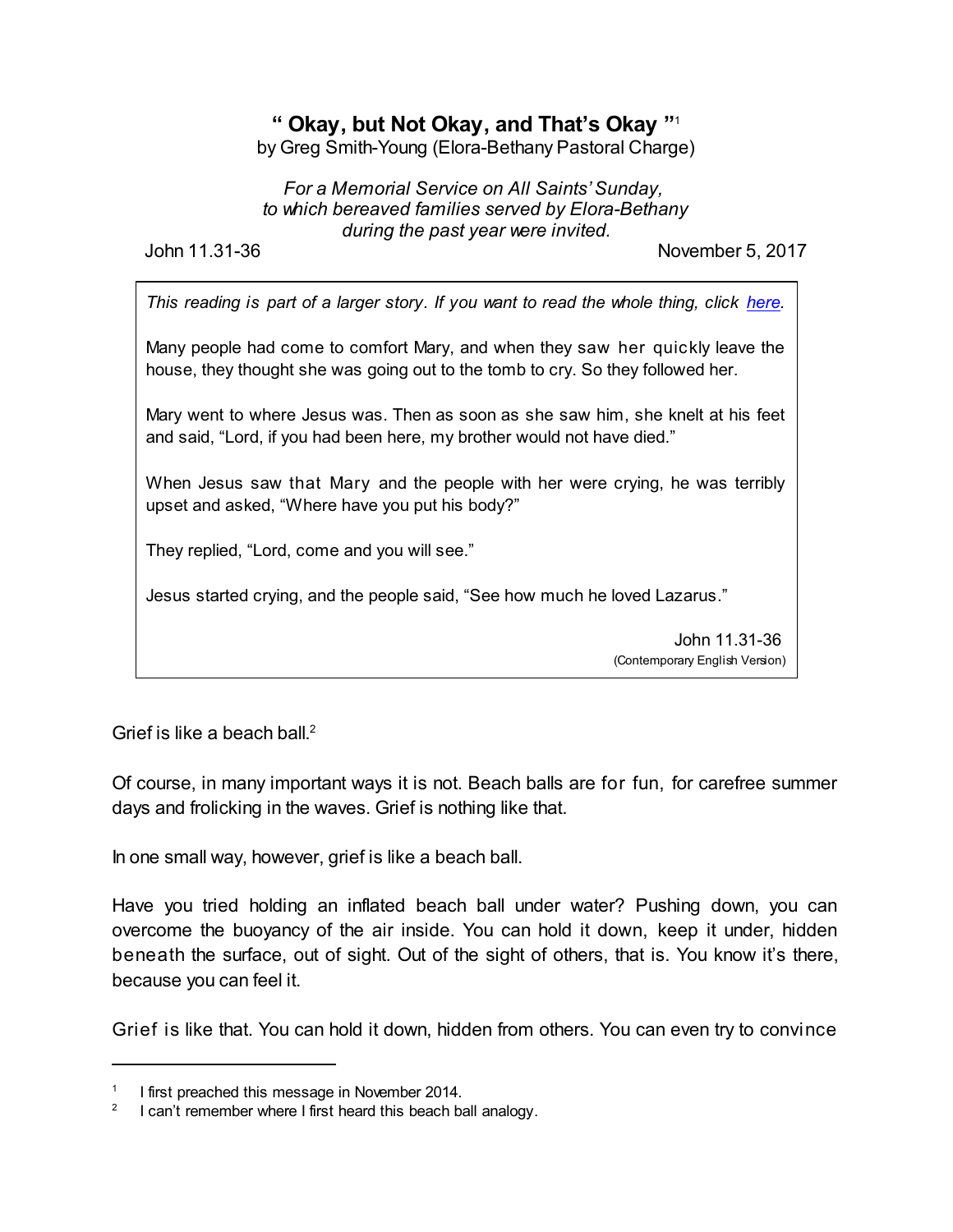yourself it is not there, you have overcome it, you've gotten over it.

You can hold it down. The moment you release it, though, or when your grasp slips . . . it bursts up. The harder you've had to push it down to keep it under, the more forceful its rise. It explodes out of the water. When it's a beach ball, that's fun. But when it's your grief. . . .

II

Why do we do it?

Grief hurts. We see someone grieving, and we don't want them to hurt. Of course. (Let's be honest, though. Someone's grief can make us uncomfortable, and we don't like that. So there can be a selfish part of this too. We don't want to see their beach ball. Let's be honest about that.)

So we say things like, "Be strong." Or, we wonder why someone is still upset, when the death was a while ago. Or, we say that someone is "doing well." We mean they are not showing pain, or crying (that we see), so they are "doing fine." All these send the message that they should hold the beach ball under.

We say it to ourselves too. *"Part way through this morning, I just lost it. What's wrong with me?" "I can't seem to get anything done. I'm getting lazy." "Pull yourself together, man!"*

How much energy do we spend, holding the ball under?

III

Nicholas Wolterstorff is a Christian, a world-class philosopher, and a grieving dad. Nick wrote a book called *Lament for a Son*, about his experiences of grief.

He asks this:

*And why is it so important to act strong? I have been graced with the strength to endure. But I have been assaulted* [by Eric's death] *and in the assault wounded, grievously wounded. Am I to pretend otherwise? Wounds are ugly, I know. They repel. But must they always be swathed?*

He continues:

*I shall look at the world through tears. Perhaps I shall see things that dry-eyed*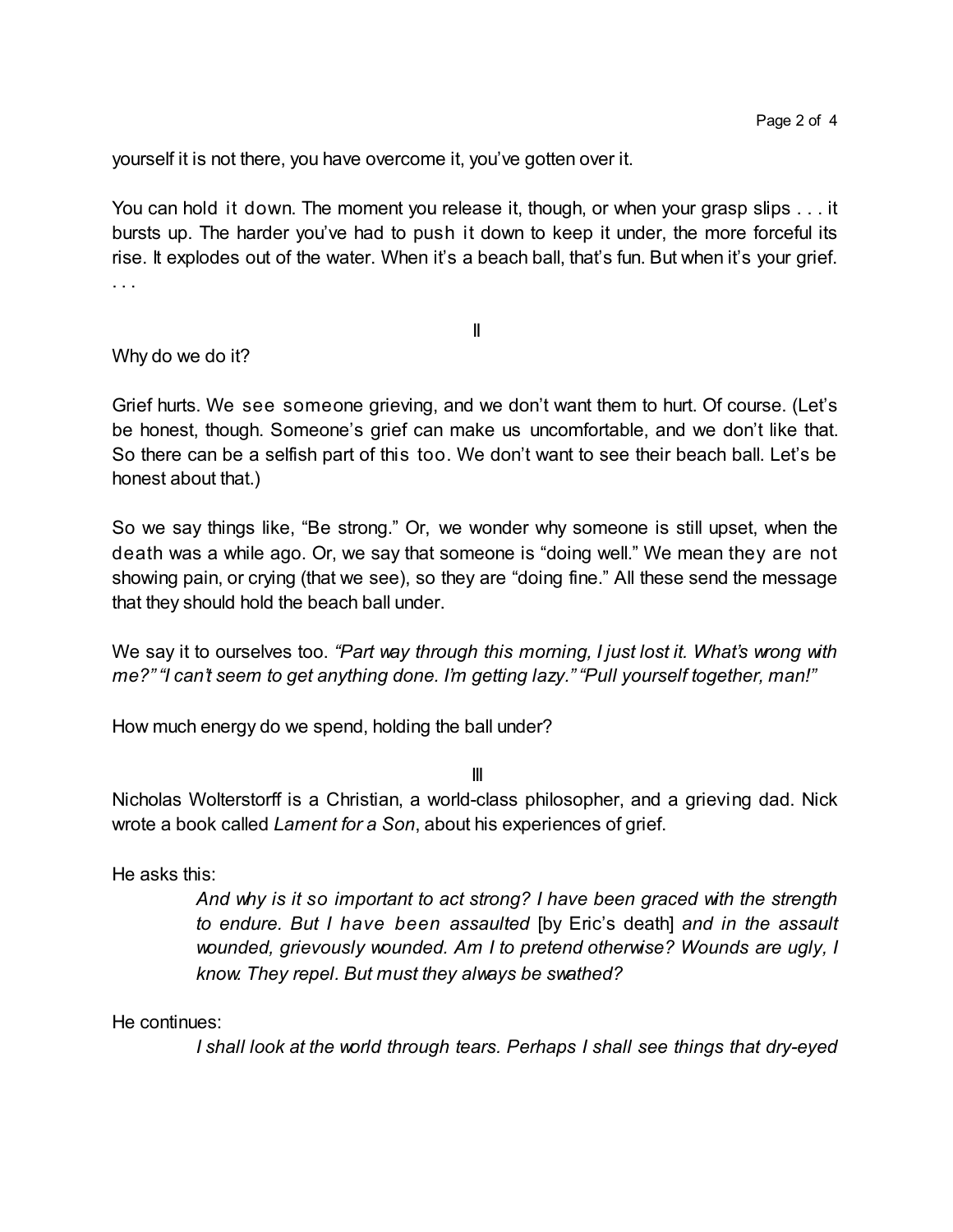*I could not.* 3

What happens if you don't try to hold the beach ball under?

It floats. You don't know where it is going to go. An unseen current might bring it one way. A breeze might whip it around. A floating beach ball is chaotic.

That's how I experience grief. Maybe you do too. It's chaos. You can't manage it into tidy steps. You can't put it on a timetable. You don't know what to expect today, never mind tomorrow.

Maybe tears aren't your thing. Maybe you grieve by, for example, keeping busy. Some of us need to be with people. For others, being alone helps more. There is no right way to grieve. There is your way. As long as you are not trying to hold the ball under.

IV

We heard the Bible reading. It's part of an episode, when Jesus' friend Lazarus has died, and Jesus is with the man's sisters, Mary and Martha.

Later in this story, we see Jesus' power. He raises Lazarus back to life.

But we also see Jesus' power here, earlier in the story. He weeps, he cries.

In Jesus, we behold the fullness of God. God, who has tears. The Creator, All-Powerful and All-Knowing, who is healing all things, weeps.

Caleb Wilde is a young funeral director. He says that as Christians, we can talk about "orthodoxy," believing the right things. Also, "orthopraxis," which is acting like Jesus. He suggests we also need to have "orthopathos," feeling like Jesus.<sup>4</sup>

What does God feel? Look at Jesus. He weeps.

When we grieve, we are following Jesus. When we grieve, our sorrow is joined with God's sorrow.

Nicholas Wolterstorff writes this:

Nicholas Wolterstorff, Lament for a Son (Grand Rapids: Eerdmans, 1987), 26.

[www.calebwilde.com/2011/09/worshiping-god-through-our-sorrow/](http://www.calebwilde.com/2011/09/worshiping-god-through-our-sorrow/)